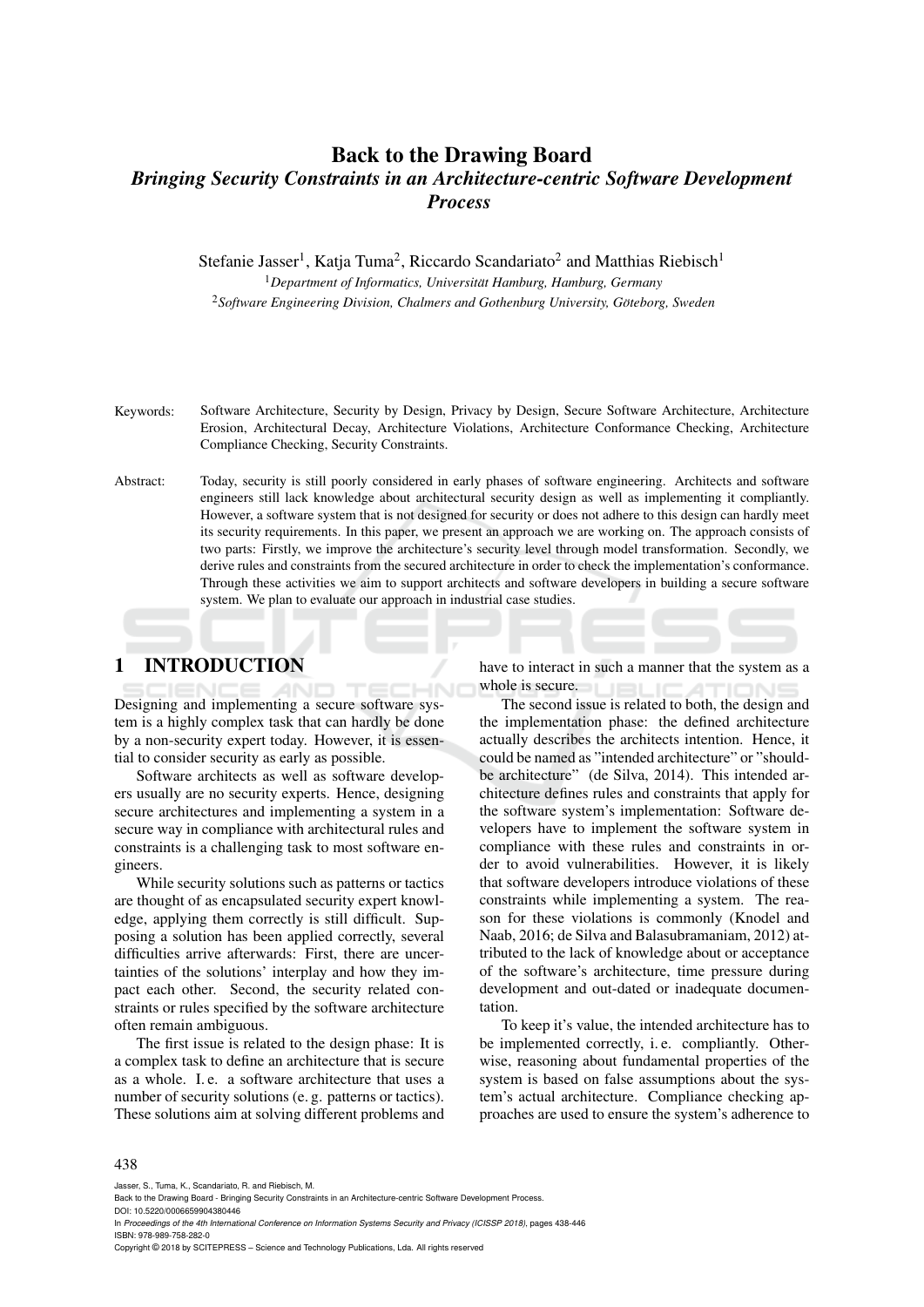the rules and constraints. As per (Knodel and Naab, 2016), conformance checking approaches should be automated to a large extend to deal with time and resource constraints.

Both issues – designing a secure architecture and implementing the software system in compliance with that architecture – are hard to solve. In this paper, we will highlight the mismatch between today's (intended) architecture models and architectural rules and constraints or information needed for performing compliance checks, respectively.

Our approach aims to support software architects and developers in performing those tasks by revising an architects' architecture to make it secure, enriching the intended architecture model with information needed to derive architectural rules and constraints and checking the implementation's compliance with it. We also examine the information and artefacts needed to extract the implemented architecture in order to reflect the architectural compliance rules.

#### Basic Concepts

Basic concepts of this paper are:

Software Security. A software system is called secure if it works correctly even if it is under malicious attack. Software security is achieved by *security engineering*. Security engineering is about constructively developing a secure software system, i. e. considering security concerns from the early phases of the software development process.

Secure Design. An architecture or design is called secure if it does not have any security flaws, i. e. security requirements and design principles have been respected and there are no fundamental vulnerabilities caused at the design level.

Architectural Rules and Constraints. A software architecture constrains the implementation of the system: Those rules and constraints must be respected in order to gain the quality level enabled by the intended software architecture.

Architectural Compliance. If an actually implemented software system is conform with it's intended architecture, it adheres to all rules and constraints defined by this intended architecture. The term "architectural conformance" is used synonymously by some authors (de Silva and Balasubramaniam, 2012).

Architecture Divergences and Violations. Differences between the implemented architecture and the intended architecture are called divergences. They can be differentiated in missing or inadequate adaptions of the intended architecture during software evolution and architecture violations. Architecture violations are divergences that are caused in the implementation, i. e. the intended architecture is correct and upto-date but not implemented compliantly.

#### Running Example

Throughout this paper, we use a running example to illustrate our approach:

Our exemplary software system provides functionality for small and medium-sized enterprises. To allow flexibility and customization, the system can be extend by plugins which lead to a diverse code base. As the plugins' sources are mainly unknown they are not trust worthy and, therefore, are assumed malicious.

In order to protect the system while running untrusted code, the architect decides to use a sandbox pattern (naming inspired by Google's chromium project (Google Chromium Project, 2017)). It is applied to ensure that code from untrusted sources can be executed securely: Such code must not access confidential information or make persistent changes illegally. The sandbox pattern follows the secure design principles of least privilege and assumes that the sandboxed code is malicious. Figure 1 illustrates the sandbox pattern's structure.



Figure 1: Running example: the sandbox pattern.

There are at least two processes needed: the *broker* is a privileged controller which manages one or more *target* processes:

A target hosts the client-side sandbox infrastructure and the sandboxed code. The infrastructure code includes so called interceptions or hooks. Interceptions are then forwarded to the broker.

The broker manages and controls the target processes. It defines a policy per target process. This policy is used to evaluate interceptions of the targets' action requests. The broker uses an interception manager to forward certain API calls to the broker. If an action is allowed due to the policy, the broker process performs it on the target's behalf.

## 2 OUR APPROACH

Figure 2 shows the proposed approach towards bringing security constraints in an architecture-centric soft-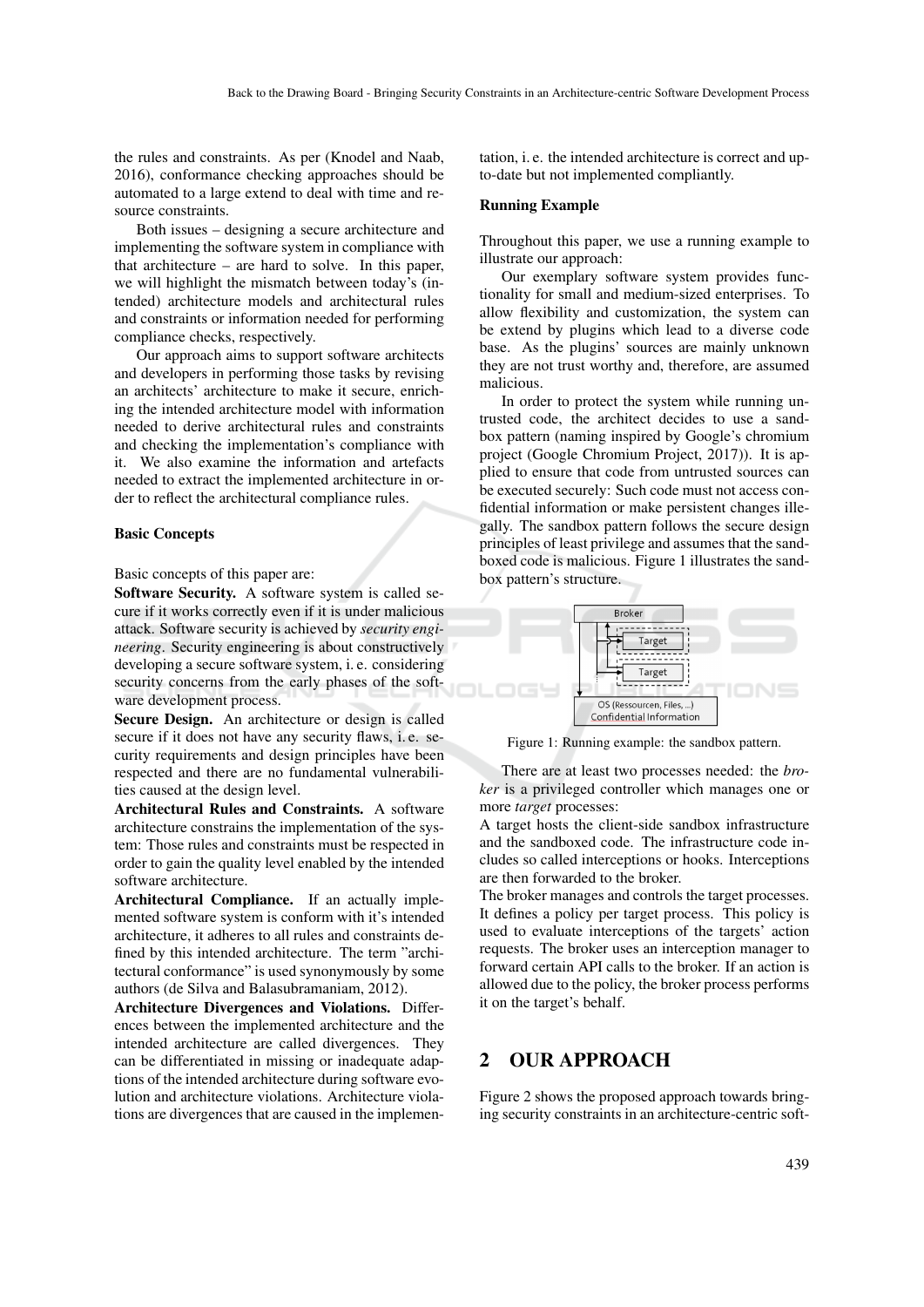

Figure 2: Proposed approach.

ware development process. In the design phase the Data-Flow Diagram (DFD) is commonly included in the creation of several architectural views. The architectural representation is then used to perform a threat analysis of the (as designed) system. By means of pattern-based model refactoring, the intended architecture is obtained. In this work, we refer to the intended architecture as the result of the model refactoring, including the information gained from threat analysis. Given the appropriate transformations, security compliance constraints can be derived from the intended architecture. The proposed approach does not envision the identification of constraint violations in the intended architecture, but rather in the implemented instance of the system. To this aim, the formalized constraints are used to identify compliance violations in the extracted architecture.

### 2.1 Securing Software Architectures

In this section, we discuss the activities in the design stage of software engineering and focus on how model refactoring can help identifying rules for compliance.

INI

Security-by-design is a practice within organizations which enables planning for security in early phases of the product life-cycle. Designing for security begins with a disciplinary regard to best practices (such as threat analysis), security standards (ISO 15408:2009(E), 2009; ISO 27001:2005(E), 2005; ISO 27000:2009(E), 2009; NIST 800-53, 2013) and derived security policies. However, in practice priorities are commonly shifted due to a lack of resources required for thoroughly addressing security issues at the design phase. As a result, semi-automated approaches aim to partially analyze and secure the architectural design. Several design notations encompass security concepts (van den Berghe et al., 2015), some of which have emerged in the model-driven development domain. Security-design models can be used as a basis for generating systems and their architectures. If models are extended with security semantics, formal signatures can be used to reason about securityrelated properties of systems.

Our approach bases on a threat analysis of the architect's intended architecture that have to be performed as a first step. We use the analysis results as an indication for securing the software architecture through model transformations:

Software-intensive systems continuously evolve due to constantly changing requirements, generally increasing the system's complexity. In the domain of model-driven software quality and evolution, models and their transformations have been studied in the context of system maintenance (Ivkovic and Kontogiannis, 2006; Mouheb et al., 2015b; Goulão et al., 2016).

Model transformations have also been studied in the context of model refactoring for security. The term refactoring – originally introduced in the context of object-oriented programming by Opdyke (Opdyke, 1992) – is commonly used to signify source code modification for the purpose of strengthening the code structure: "the process of changing a software system in such a way that it does not alter the external behavior of the code, yet improves its internal structure" (Fowler and Beck, 1999). In the MDE domain, refactoring is applied on a model level, eventually leading to source code modification for the purpose of strengthening a certain software quality characteristic of the system, without changing its external behavior (Mens, 2006).

In terms of subsequent architectural compliance checking, it would be beneficial for the software architects to introduce the notion of 'checkpoints' for compliance already in the design phase. To this aim we introduce such checkpoints for compliance by means of architectural refactoring: Enriching the model with this information aids the formalization of compliance rules. Lano et al. (Lano and Kolahdouz-Rahimi, 2014) consider patterns as forms of transformations: "Patterns can in some cases be considered as forms of transformations: the application of a pattern rewrites a software model or system with a problematic structure into a model or system with an improved structure." In the domain of aspect oriented modeling (Mouheb et al., 2015a), previous work has introduced reusable aspect models with a refinement process for specifying security design patterns on several levels of abstraction, based on System of Security design Patterns (SoSPA) (Nguyen, 2015).

Design patterns are commonly defined as a set of problem specification, solution specification and transformation rules (Kim et al., 2017). To this aim, we specify the problem and the solution with a metamodel and define the transformation rules to enable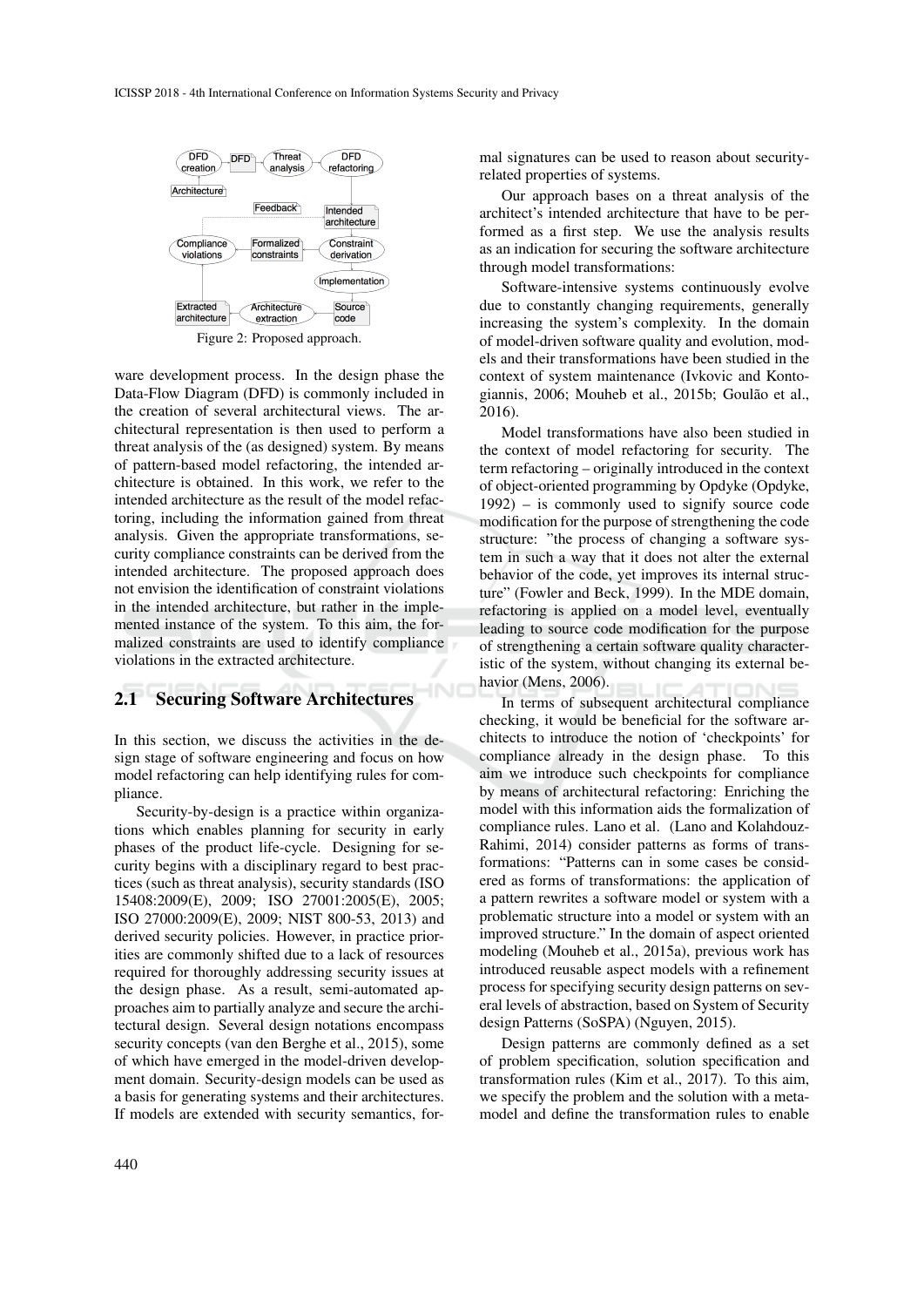refactoring as described in Section2.3.

## 2.2 Checking the Implementation's Architectural Compliance

Besides the planned architecture of a software system that is designed by the system's architect, there is the actual architecture. It describes the architecturelevel structure and behavior that are actually implemented. Usually, the actual architecture is not totally compliant to the planned architecture, i.e. the implementation diverges from the planned architecture to some degree and thereby violates the architectural constraints. Architecture violations are important to consider as they

- (a) cause incorrect assumptions on the system's actual architecture. Subsequently, violations lead to a lack of comprehension and further architecture violations.
- (b) may cause the system's failure to comply with it's non-functional requirements. In case of securityrelated architectural rules and constraints, violations may introduce vulnerabilities.

In order to monitor and control architecture violations compliance checks are performed. When these compliance checks are done, the planned architecture is not questioned. It is thought of as ideal and defines the rules or constraints that must be met by the implementation.

However, checking the implementations compliance with these rules is a highly complex and exhausting task. Hence, automation is needed when applying compliance checking to non-trivial software systems. Our approach will provide tool-support for conducting compliance checks based on the revised security architecture that results from the previous step.

#### Architectural Rules and Constraints

As a first step in performing architecture compliance checks we need to define the rules and constraints that have to be met. We use the secure design that is the prior step's output an input for this activity. To be valuable, the design needs to specify the constraints and rules that apply for the implementation in a way that

- (a) software engineers know which constraints and rules they must respect while implementing the system.
- (b) those constraints can be used for automatic or at least tool-supported conformance checking.

Hence, the constraints must be specified comprehensibly, so that software developers and architects can be actively aware of them. However, the specification must be machine-readable, i. e. formal. Assuming that the constraints are explicitly modeled that point is achieved as the revised, secure architecture is used as an input. However, an important task is to formalize the architectural constraints regarding the software systems structure as well as it's behavior.

To determine a set of common architectural security constraints and rules, we derive architectural security constraints from security solutions and best practices, such as patterns, tactics, frameworks and reference architectures.

#### Extracting the Actual Architecture

There are three components of source code analysis: the parser, the internal representation and the analysis of this representation (Binkley, 2007). The classic examples of internal source code representations are *control-flow graph* (CFG), *call graph*, *abstract syntax tree* (AST) and *value dependence graph* (VDG). Other representations include trace files, dynamic call graphs, XML like files, other executable files, etc. Code analysis techniques are typically categorized into static and dynamic analysis techniques. Static code analysis techniques perform the analysis 'off-line', e. g. based on a model instance or source code, without taking the program input into account. For instance, static techniques for information-flow control mainly assign security labels to input data, variables and APIs (Dennings' approach (Denning and Denning, 1977)), making it possible to separate public and private computation. Hence, static analysis can be performed on not executable artefacts such as an intended architecture model or informal documents. Static analysis is applicable to all executions of the program, which inevitably forces approximations. Consequently, such techniques suffer from a high false-positive rate rejecting many secure programs. Other static code analysis techniques include program logics (Banerjee et al., 2008), model checking (García-Ferreira et al., 2014; Marinescu et al., 2014; Jensen et al., 2015; Zuliani et al., 2013) and theorem proving (Bernasconi et al., 2017; Darvas et al., 2005; Guo et al., 2016). Dynamic code analysis techniques take program input into account (typically a single input). They use runtime program information to perform the analysis. This allows greater precision for the particular input, but causes lower result correctness guarantees for other program inputs.

In order to perform meaningful compliance checks on the implemented architecture, our analysis technique will include both dynamic and static elements: *Static analysis* techniques are used to extract information on information and control flows, error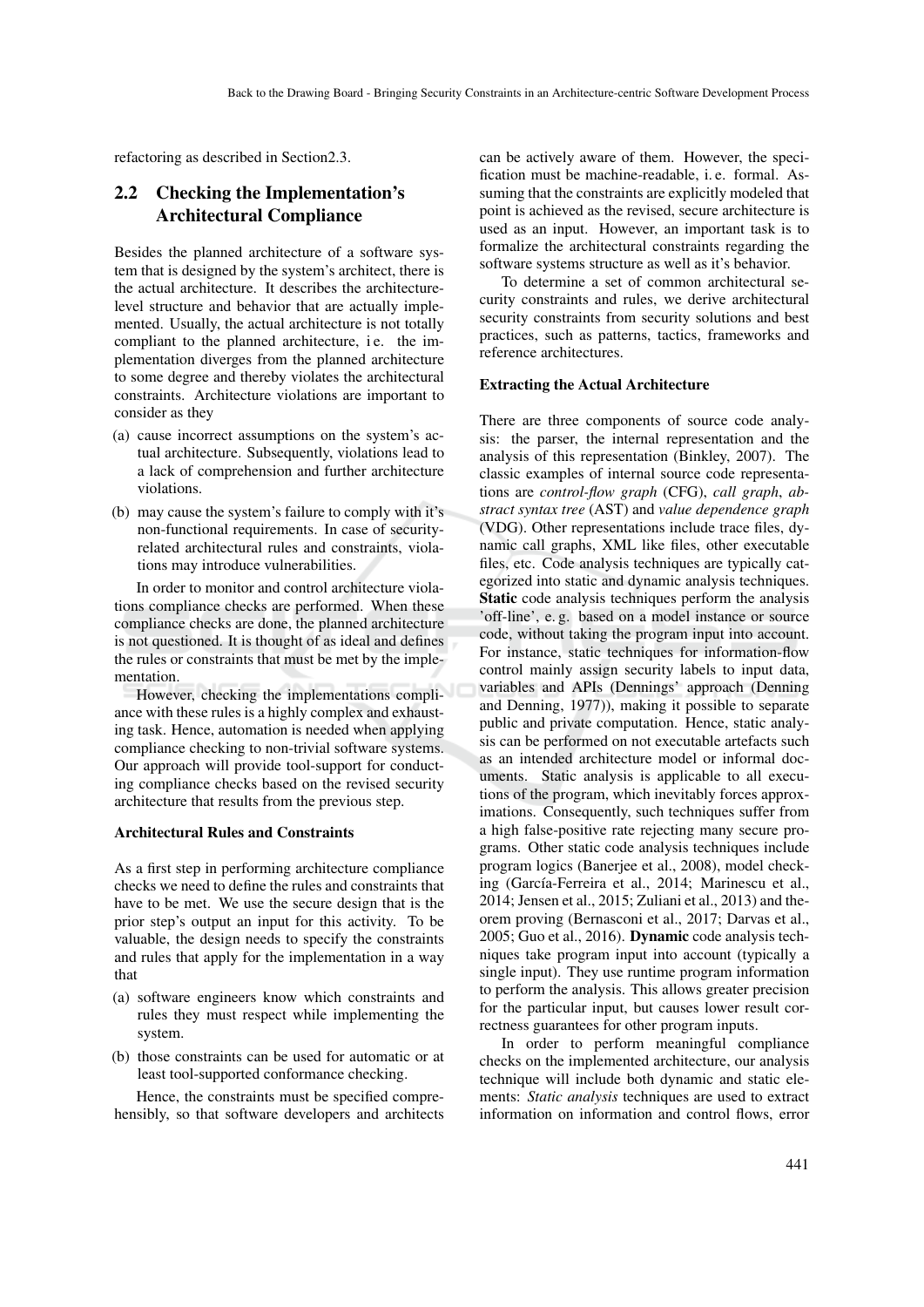handling, the access control policy and the software system's structure by identifying code that runs more concisely. We plan to apply dynamic analysis to find information on the software system's memory management as well as time-dependent constraints which is mainly security-related behavior. This information may be extracted by data mining approaches such as sequential pattern discovery (Lo et al., 2007). In our running example we could check, if the sandboxed code is exclusively executed within the target.

## 2.3 Illustration on the Running Example

Assuming a given DFD has been analyzed for threats beforehand, we implemented a transformation to a pattern-based DFD for a preliminary set of possible DFDs. For illustration purposes, we have defined a source meta-model of a regular DFD, a target metamodel of the sandbox pattern and a set of M2M transformation rules using Eclipse Ecore with ATL. When run, the transformation will refactor the input model (conforming to the source meta-model) to an output model (conforming to the target meta-model). Due to space limitations, we only show the first transformation rule below.

```
create OUT : SandboxDFD from IN : DFD;
```

```
rule DFD2SandboxDFD {
                          TECHN(
from s: DFD!DFD
to t: SandboxDFD!SandboxDFD (
outerdfdelements<-s.getOuterElements()
    ->collect (a|thisModule.
    DFDEL2SANDEL(a)),
broker<-s.element->select (el|el.
    oclIsTypeOf(DFD!PN))->select (e|e.
    Type=#BROKER)->collect(a|thisModule
    .PN2Broker(a)),
target<-s.element->select (el|el.
    oclIsTypeOf(DFD!PN))->select (e|e.
    Type=#TARGET)->collect(a|thisModule
    .PN2Target(a)))
}
```
When run on a simple DFD, the transformation imposes restrictions in the design by requiring a separation of broker, target and outer elements in the diagram. Moreover, the broker process is required to have been initialized before the target process. Upon executing the transformation rules for the broker and target, the transformed processes include a reference to the Inter-Process Communication (IPC) service and client, respectively.

In our running example, the following architectural rules can be defined for the sandbox pattern:

- At least two components must be involved in a sandbox pattern's implementation.
- The control flow must neither start within that sandbox ("target") nor the controller process ("broker").
- The target must not (directly) access system resources, keyboard or mouse events etc.
- The broker manages all targets' rights by hosting the policy engine.
- All control and data flow enters and leaves the target via the broker component. I. e. the broker intercepts and handles all targets actions.
- All code to be sandboxed is executed only and solely within the target.
- There may be separate processes for the broker and each target

However, not all of these constraints can be derived from today's design models: for instance, timedependent constrains can hardly be derived from common design models which are mostly DFD or UML models.

An architect could define additional constraints, e. g. regarding naming conventions that apply for the actual project.

The constraints mentioned above can directly be derived from the applied sandbox pattern in the software's architecture. However, there are further constraints such as constraints regarding secure error handling: assuming the broker finds that an action requested by a target is not allowed due to the policy. The broker now may inform the target on this failed execution. Such error messages must not reveal information on the system beyond the broker or the broker's implementation. To ensure this, the error types and messages should be custom but not default.

### 2.4 Formalizing the Architecture

As we want to provide tool support for the conformance checking as well as for the security architecture improvement we need to formalize the software architecture and it's constraints. This is done rarely today (Caracciolo, 2016), for instance it is done in (Pene et al., 2017). The formalization approach must allow to describe all information needed for the security analysis, structural as well as behavioral constraints. That includes the expression of temporal characteristics. Due to these and further requirements like a good documentation and community, we have limited the eligible ADLs to Alloy (Jackson, 2011) and  $\pi$ -ADL (Oquendo, 2008).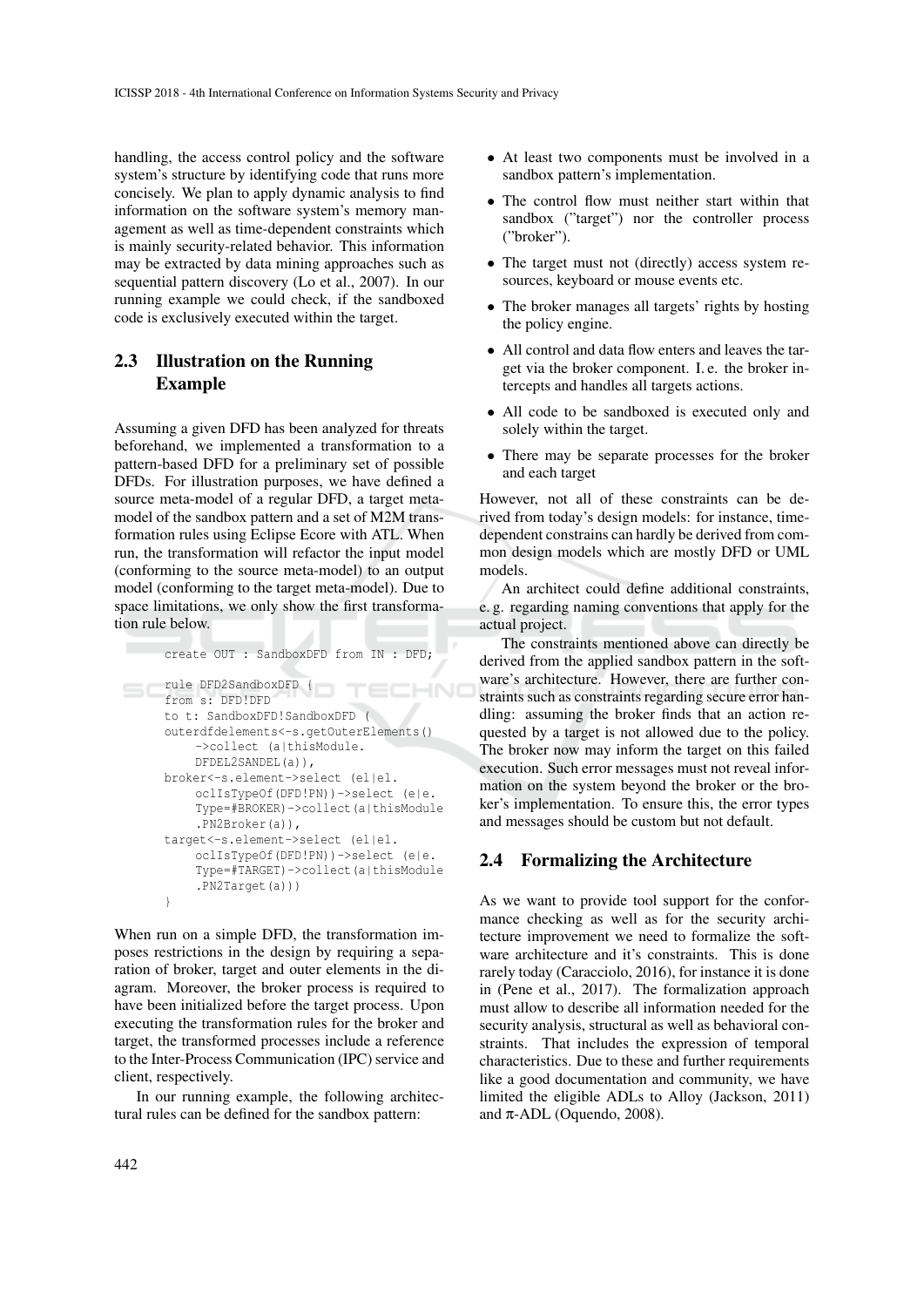In our approach, we use Alloy to describe the rules and constraints of a secure software architecture. It is a description language for expression structural and behavioral constraints which allows to explicitly model time-dependencies. There is tool-support available for analyzing and visualizing Alloy models to identify over- and underspecification.

As modeling a complete architecture including all information needed for security compliance checking in Alloy is a rather complex task, we plan develop an export and import mechanism to common UML and DFD tools in order to ease it's usage. These tools will then by extended for our approach, i. e. for providing the security revision functionality, extending the models by information needed for deriving architectural constraints from that architecture and specifying these constraints.

### 2.5 Evaluation Plan

While we present work in progress in this paper, we want to outline how we intend to show our approach's feasibility:

First, we will apply our approach to two industrial case studies of different domains. One project is a distributed system in the context of energy network controls, i. e. critical infrastructures with high demands on it's security and safety level. The other project is on a software that automatically archives enterprise documents by analyzing their content. Hence, this software greatly deals with sensitive enterprise data and requires a high security and privacy level. For both projects reasonable documentation and an intended architecture are available.

If needed, we will perform additional case studies using open source projects with security requirements. This could for instance be the Google Chromium Project or the Apache WildFly Project.

### 3 RELATED WORK

We address the colliding body of knowledge on securing software architectures and architectural conformance checking.

Secure Design Automation. Threat analysis is a method for identifying, analyzing and prioritizing threats of early software architectural models. STRIDE is most commonly used to this aim. This method's systematicity and repetitiveness results in a so called threat explosion, where too many unimportant threats are identified and analyzed (Scandariato et al., 2015). Apart from existing tools – e.g. (tmt, 2016) –, only few attempts at automating STRIDE were made (Schaad and Borozdin, 2012). Yet, automation is a promising approach to prevent human flaws occurring downstream the software production line (Yskout et al., 2008).

Apart from the software-oriented STRIDE there are other methods used to perform threat analysis: CORAS (Lund et al., 2011), PASTA (UcedaVelez and Morana, 2015), attack trees (Mauw and Oostdijk, 2005), Trike (Saitta et al., 2005), to name a few. J. Berger et al. (Berger et al., 2016) have proposed an approach for a semi-automated architectural risk analysis. They provide a a tool which automatically extracts architectural vulnerabilities based on an extended DFD notation and proposes known mitigations. To create the threat model, formalized rules are build based on information obtained from lowering EDFDs to simple graphs. The authors recognize the need to limit the time spent by security experts and therefore separate the responsibilities to include the expert only when needed. However, the knowledge base rules are used to discover only cataloged vulnerabilities, as opposed to finding all possible threats. Furthermore, Almorsy et al. (Almorsy et al., 2013) have introduced an approach for a security risk analysis by means of formalized signatures of scenarios and metrics. The authors developed a prototype tool, which takes as input a (sub)set of design, architecture and code level artifacts. Using formalized signatures of attack scenarios and security metrics (with OCL), the tool is able to identify signature matches in the incrementally built architectural model.

Closely related to goal-oriented requirements engineering methods, architectural analysis has been studied in the context of automating the generation of attack trees (Li et al., 2016; Birkholz et al., 2010), attack graphs (Sheyner et al., 2002) and attack paths (Chen et al., 2007). Aforementioned approaches aim toward a static architectural analysis, where the implemented solution is not the main focus. For a more complete list of attack and defense modeling methods, we refer the reader to the work of Kordy et al. (Kordy et al., 2014). Complementary to architectural security patterns (Yskout et al., 2012), the so called *problem frames* (Beckers et al., 2013) and *treat patterns* have emerged. Abe et al. (Abe et al., 2013) proposed to model negative scenarios (as defined by the CC standard (ISO 15408:2009(E), 2009)) in a semi-automated way with threat patterns and use them during business process modeling.

Architecture Compliance Checking. A secure design does not automatically result in a secure software system: it must be implemented correctly. Most approaches for identifying violations of architectural constraints concentrate on constraints regarding the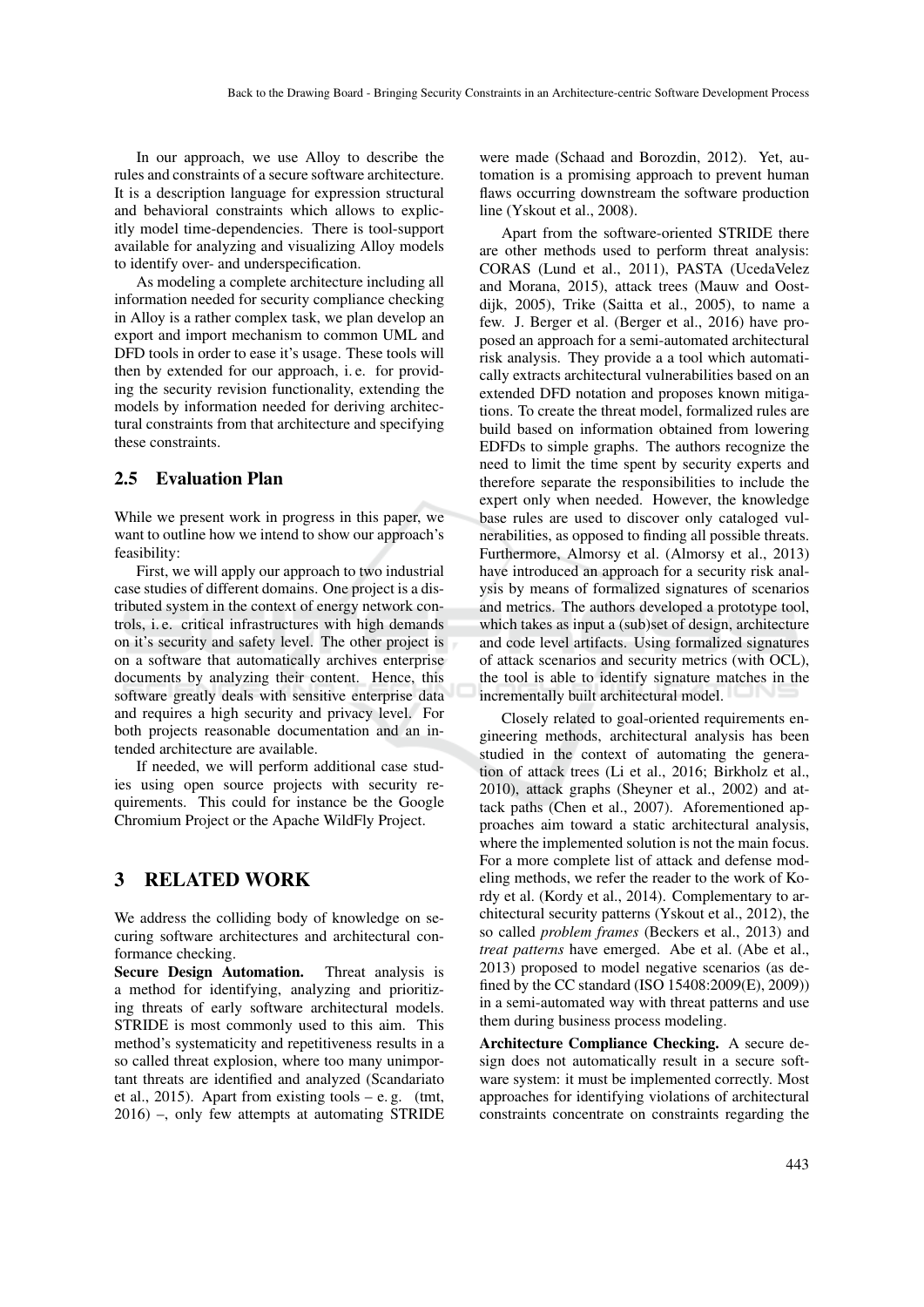static structure of the system, e. g. identifying the allowed and forbidden dependencies between components or layers on the architectural level. Such approaches are usually based on reflexion models introduced in (Murphy et al., 2001), dependency structure matrices or relation conformance rules. This is mainly related to the software system's maintainability, which is commonly addressed in the related work (e. g. (Knodel and Naab, 2016), (Berger et al., 2013)), whereas other quality attributes such as security are poorly understood today.

There have also been a few approaches that dynamically check the conformance at runtime: (Nicolaescu and Lichter, 2016; de Silva, 2014). Yet, none of these works consider security constraints. Other authors use aspect-orientation to dynamically enforce architecture conformance: (Merson, 2007; Ganesan et al., 2008; Wang et al., 2007). Another approach that intends runtime compliance checking is the SECORIA-approach (Abi-Antoun and Barnes, 2010). Abi-Antoun and Barnes define some securityspecific constraints which define permitted, and prohibited connections based on security requirements. The authors do not consider changes over time in the system's behavior and structure.

# 4 CONCLUSION: DISCUSSION AND FUTURE WORK

In this paper we present our work towards an approach for developing secure software systems. The approach focuses on the constructive phases of the development process, i. e. the design phase, the implementation phase and the transition between them.

The first step in securing the design is to analyze the architectural model for potential security threats. This non-trivial task raises questions about threat granularity (when to stop detailing threats), stopping conditions of analysis, quality assurance of analysis results, to name a few. To this aim, our future work will include semi-automated approaches reducing manual intervention and helping the exploration of the problem space in a computerized fashion.

The presented approach extracts compliance constraints from the resulting secure design as a result of threat analysis. Therefore, the soundness of the secured architecture is of utter importance. In order to complement the security requirements refinement during threat analysis, we plan to explore the potential of design flaw detection. We plan to realize this detection by mining documented design flaws by using techniques such as graph pattern matching. We will analyze design flaw and issue catalogs (e. g. OWASP)

to find flaws and issues or identification criteria in order to find them in an input architecture model.

Regarding the pattern-based model transformation presented in this approach, we are interested in how to maintain the conflicts introduced by several nonfunctional concerns. For example, security requirements commonly effect safety requirements. Further, changes in the design model due to the transformations must not obstruct or corrupt solutions which have been applied to the input design models to enable other non-functional quality characteristics.

Besides our future work on secure design transformation, more work has to be done on checking the implementations compliance with the resulting secure design: Architectural design needs to be good to enable sound compliance checking as architectural rules depend on the amount of information provided. I. e. the design model needs to comprehensibly present the constraints that apply to the implementation. An essential challenge related to today's architectural models is their lack of information about security solutions: an adequate notation for architecture models is needed. To preserve compatibility and comprehensibility common notations such as DFD or UML models should be enriched with more security semantics. Architectural constraints will be derived from these enhanced architecture models. To perform the conformance checking, the constraints must be specified in a formal way. To further support software engineers in applying our approach we will provide a catalog of frequently used transformations as a result of the common solutions' analysis (e. g. common flaws, patterns). This catalog will also comprise frequent constraints and rules derived of such security solutions.

As previously mentioned, we will apply a hybrid approach to extract the actual architecture from the system, i. e. we will combine static and dynamic analysis techniques. To enable checking for compliance of the implemented architecture, our techniques need to be able to extract the required information for reflecting compliance rules. For example, information gained from control and data flow analysis, as well as information about behavioral aspect of the system. Further investigations about the required information for extraction, as well as the source of this information in the implemented architecture (e. g. source code, AST, CFG, executable files, etc.) is needed.

Another challenge related to security architecture compliance checking is to display architecture violations clearly and comprehensibly. This is an essential usability requirement of our approach as we need to give adequate feedback on software system's compliance with it's intended architecture.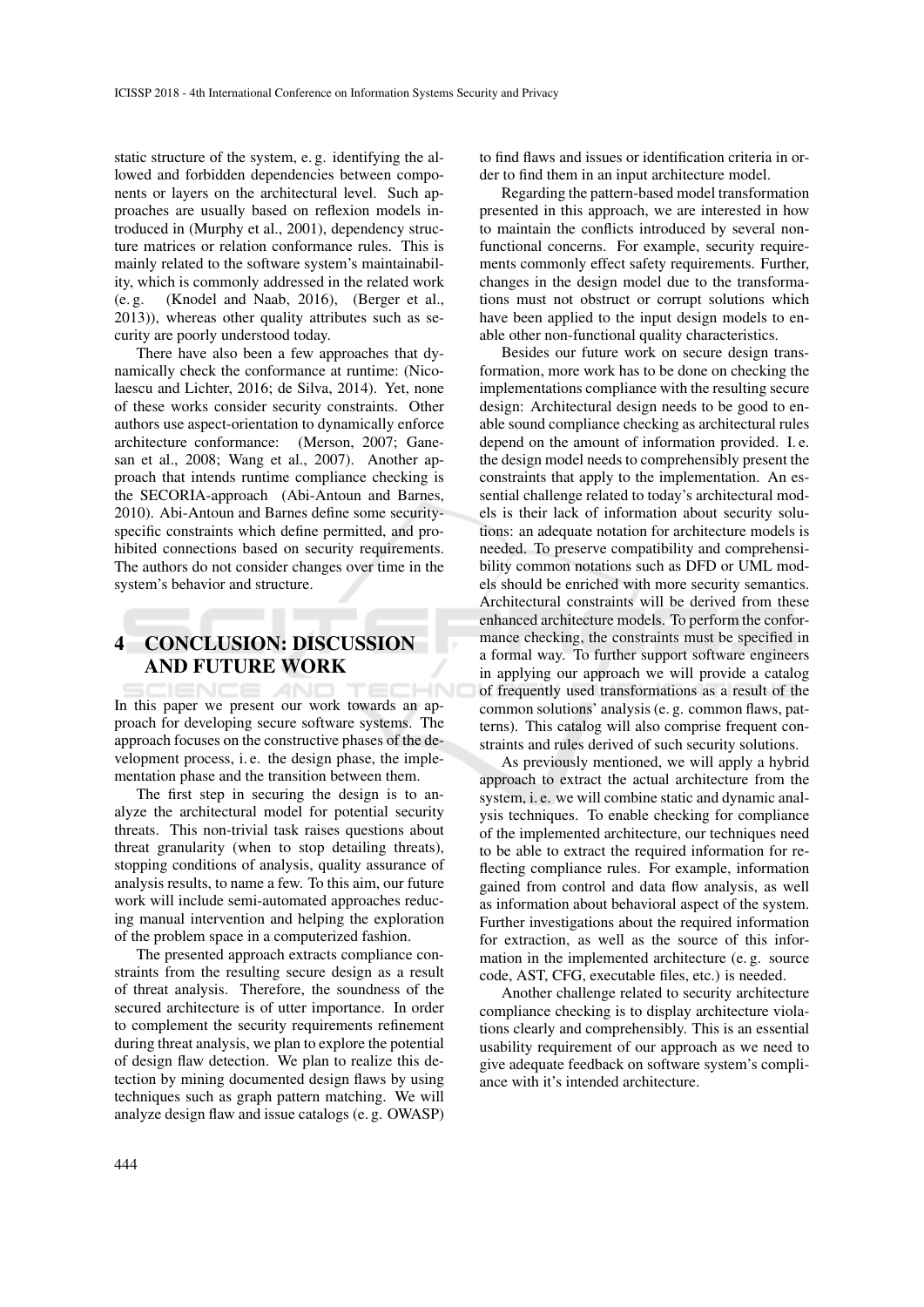## REFERENCES

- (2016). Sustainable Application Security<br>microsofts new threat modeling tool. modeling blog.secodis.com/2016/07/06/microsofts-newthreat-modeling-tool/. Accessed: 2017-11-15.
- Abe, T., Hayashi, S., and Saeki, M. (2013). Modeling security threat patterns to derive negative scenarios. In *Software Engineering Conference)*, volume 1, pages 58–66. IEEE.
- Abi-Antoun, M. and Barnes, J. M. (2010). Analyzing security architectures. In *25th IEEE/ACM International Conference on Automated Software Engineering*, pages 3–12.
- Almorsy, M., Grundy, J., and Ibrahim, A. S. (2013). Automated software architecture security risk analysis using formalized signatures. In *International Conference on Software Engineering*, pages 662–671. IEEE Press.
- Banerjee, A., Naumann, D. A., and Rosenberg, S. (2008). Expressive declassification policies and modular static enforcement. In *IEEE Symposium on Security and Privacy*, pages 339–353. IEEE.
- Beckers, K., Hatebur, D., and Heisel, M. (2013). A problem-based threat analysis in compliance with common criteria. In *8th International Conference on Availability, Reliability and Security*, pages 111–120. IEEE.
- Berger, B. J., Sohr, K., and Koschke, R. (2013). Extracting and analyzing the implemented security architecture of business applications. In *17th European Conference on Software Maintenance and Reengineering*, pages 285–294. IEEE.
- Berger, B. J., Sohr, K., and Koschke, R. (2016). Automatically extracting threats from extended data flow diagrams. In *International Symposium on Engineering Secure Software and Systems*, pages 56–71. Springer.
- Bernasconi, A., Menghi, C., Spoletini, P., Zuck, L. D., and Ghezzi, C. (2017). From model checking to a temporal proof for partial models. In *International Conference on Software Engineering and Formal Methods*, pages 54–69. Springer.
- Binkley, D. (2007). Source code analysis: A road map. In *Future of Software Engineering*, pages 104–119. IEEE.
- Birkholz, H., Edelkamp, S., Junge, F., and Sohr, K. (2010). Efficient automated generation of attack trees from vulnerability databases. In *Working Notes for the 2010 AAAI Workshop on Intelligent Security*, pages 47–55.
- Caracciolo, A. (March 2016). *A Unified Approach to Architecture Conformance Checking*. Dissertation, Universität Bern, Bern.
- Chen, Y., Boehm, B., and Sheppard, L. (2007). Value driven security threat modeling based on attack path analysis. In *40th Annual Hawaii International Conference on System Sciences*, pages 280a–280a. IEEE.
- Darvas, Á., Hähnle, R., and Sands, D. (2005). A theorem proving approach to analysis of secure information flow. In *International Conference on Security in Pervasive Computing*, pages 193–209. Springer.
- de Silva, L. (2014). *Towards Controlling Software Architecture Erosion Through Runtime Conformance Monitoring*. Dissertation, University of St. Andrews, St. Andrews.
- de Silva, L. and Balasubramaniam, D. (2012). Controlling software architecture erosion: A survey. *Journal of Systems and Software*, 85(1):132–151.
- Denning, D. E. and Denning, P. J. (1977). Certification of programs for secure information flow. *Communications of the ACM*, 20(7):504–513.
- Fowler, M. and Beck, K. (1999). *Refactoring: improving the design of existing code*. Addison-Wesley Professional.
- Ganesan, D., Keuler, T., and Nishimura, Y. (2008). Architecture compliance checking at runtime: An industry experience report. In *The 8th International Conference on Quality Software*, pages 347–356.
- García-Ferreira, I., Laorden, C., Santos, I., and Bringas, P. G. (2014). A survey on static analysis and model checking. In *International Joint Conference SOCO14- CISIS14-ICEUTE14*, pages 443–452. Springer.
- Google Chromium Project (2017). Sandbox pattern.
- Goulão, M., Amaral, V., and Mernik, M. (2016). Quality in model-driven engineering: a tertiary study. *Software Quality Journal*, 24(3):601–633.
- Guo, X., Dutta, R. G., Mishra, P., and Jin, Y. (2016). Scalable soc trust verification using integrated theorem proving and model checking. In *IEEE International Symposium on Hardware Oriented Security and Trust*, pages 124–129. IEEE.
- ISO 15408:2009(E) (2009). ISO/IEC common criteria for information security evaluation. Standard, International Organization for Standardization (ISO) and Enternational Elecrotechnical Commission (IEC).
- ISO 27000:2009(E) (2009). ISO/IEC Information technology-security techniques-Information security management systems-Overview and Vocabulary. Standard, International Organization for Standardization (ISO) and Enternational Elecrotechnical Commission (IEC).
- ISO 27001:2005(E) (2005). ISO/IEC Information technology-security techniques-Information security management systems-Requirements. Standard, International Organization for Standardization (ISO) and Enternational Elecrotechnical Commission (IEC).
- Ivkovic, I. and Kontogiannis, K. (2006). A framework for software architecture refactoring using model transformations and semantic annotations. In *10th European Conference on Software Maintenance and Reengineering*, pages 10–pp. IEEE.
- Jackson, D. (2011). *Software Abstractions: Logic, Language and Analysis*. MIT Press, Cambridge, 2nd ed. edition.
- Jensen, C. S., Møller, A., Raychev, V., Dimitrov, D., and Vechev, M. (2015). Stateless model checking of eventdriven applications. In *ACM SIGPLAN Notices*, volume 50, pages 57–73. ACM.
- Kim, D.-K., Lu, L., and Lee, B. (2017). Design patternbased model transformation supported by qvt. *Journal of Systems and Software*, 125:289–308.